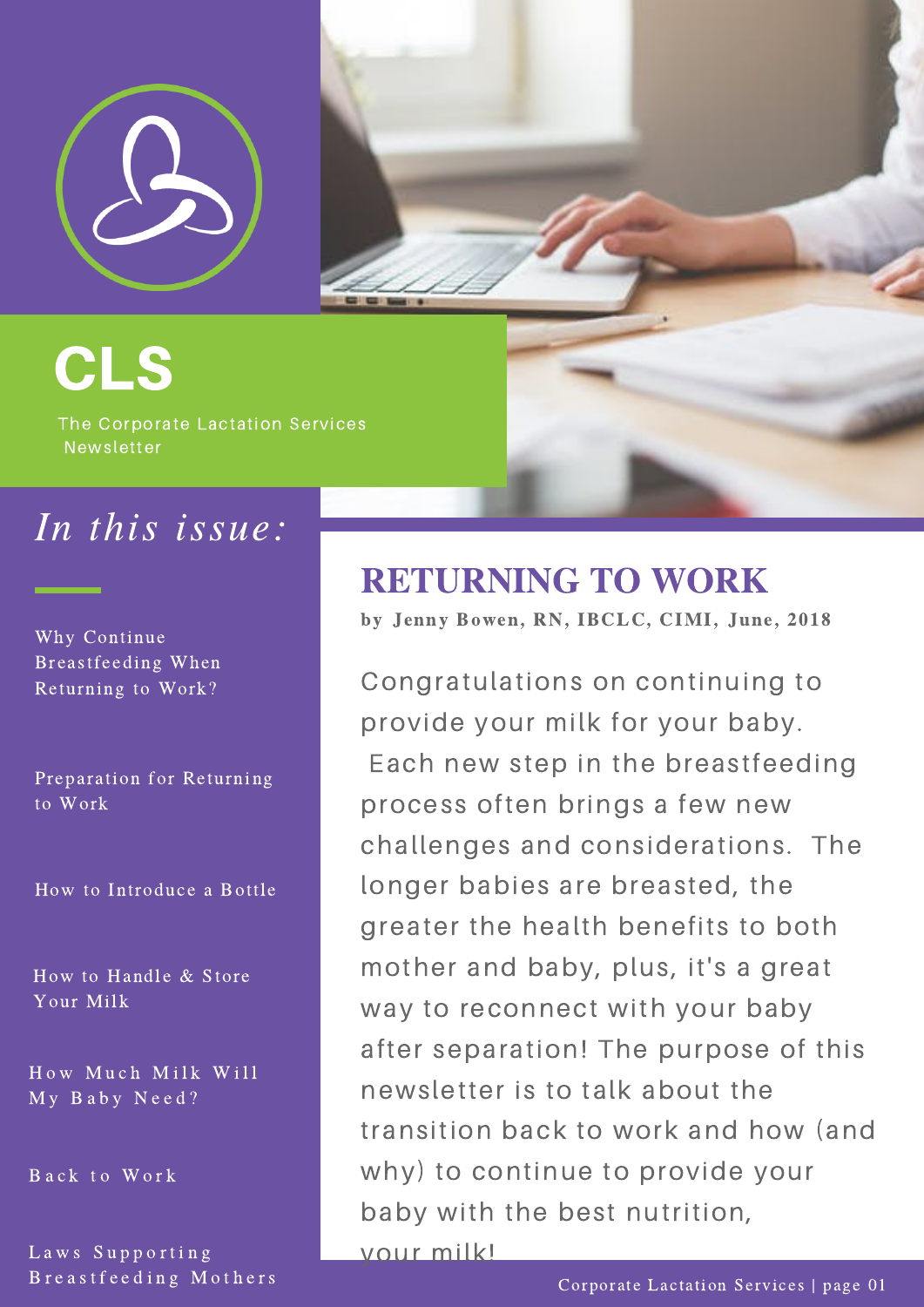# WHY CONTINUE BREASTFEEDING WHEN RETURNING TO WORK?

The American Academy of Pediatrics recommends exclusively breastfeeding for at least 12 months (the first 6 months exclusive, the second 6 months with the addition of solids) and thereafter for as long as mother and baby desire. The longer babies are breasted, the greater the health benefits to both mother and baby.

Did you know that breastfeeding your baby decreases your risk of osteoporosis? It also reduces your risk of diabetes, breast and ovarian cancer and it increases rate of weight loss in most mothers.

The World Health Organization recommends continued breastfeeding up to 2 years of age and beyond.

Your baby will continue to benefit from your milk as the antibodies in your milk have been shown to result in fewer and shorter episodes of illness. Breast-milk has been shown to increase IQ, reduce risk of obesity, lead to fewer allergies and increase the effectiveness of immunizations.

Your workplace also benefits from you breastfeeding your baby. Studies show that breastfeeding reduces employees' absence from work for baby's illness.

And finally, your community is improved with the "green" aspects of nursing! Breastfeeding is naturally- renewable resource that requires no packaging, shipping or disposal.

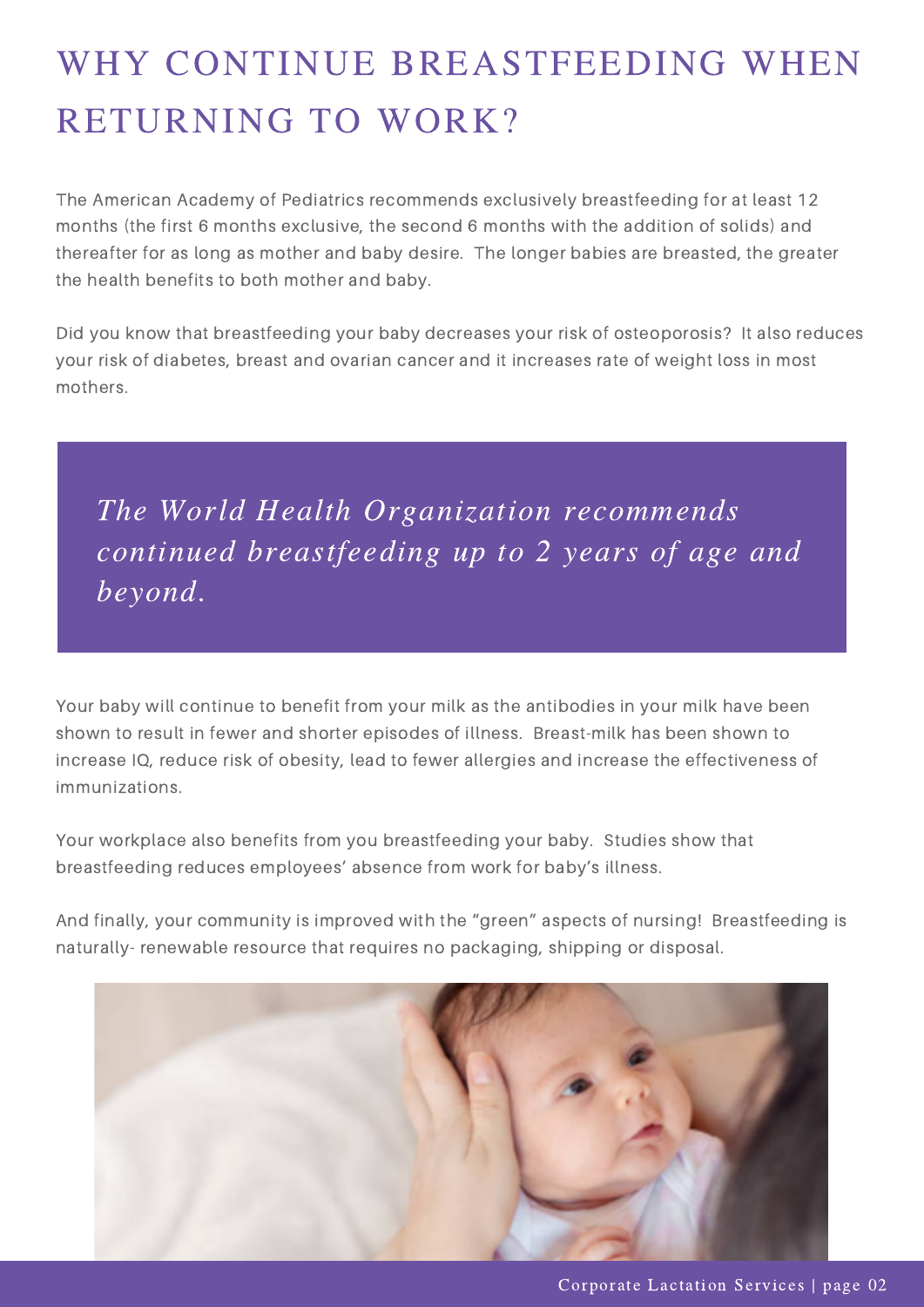#### PREPARATION FOR RETURNING TO WORK

Women everywhere are returning to work and successfully continuing to breastfeed. Advanced planning, family and workplace support help create success for working moms. With your program through Corporate Lactation Services, your lactation consultant will help you develop a plan that can help you to reach your goals in continuing to breastfeed with return to work.

Typically, it is recommended that you spend the first 4 weeks of your baby's life holding your baby skin to skin, and breastfeeding on demand to allow your milk production to synchronize with your baby's needs. This is also a time for your baby to become very good at latching on.

Generally, at about 4 weeks of age, if breastfeeding is going well, we begin to talk about pumping once a day after a breastfeed. Establishing a regular routine of pumping daily can allow your body to begin to get the [signal/message](https://ccli.org/) to make more milk for storage. Having at least 2 – 3 weeks prior to return to work can allow time to build up a supply. Your Lactation Consultant can assist you in planning how much milk to have stored prior to your return to work. Once you have some milk collected, you may want to consider introducing your baby to the bottle.

If you will not be returning to work until your baby is older (for example, 6 months old), you may want to exclusively breastfeed and then transition your baby to a sippy cup for the times when you are separated.

#### SOME PUMPING TIPS

Your body has been working hard to increase your milk production to meet your baby's growing needs. It can take some time for your body to increase production to begin to store some extra milk. Remember, a baby can get more milk from the breasts than the pump can.

Some moms find it helpful to begin an extra pumping in the morning when the hormone that makes milk is highest. For example, you might breastfeed your baby in the morning. Then, after the feeding is complete you may want to take a short 15 – 20 min break to take care of your needs, possibly have a cup of warm tea etc. Then, plan to pump for about 5 – 10 minutes.

It can be helpful to put some heat on your breasts. You can use a warm wet washcloth or heating pad on low. Then, massage your breasts and begin pumping. It can help to warm the flanges too.

Pump both breasts. The breast that you just finished feeding on may not produce much extra milk, but you can combine the bottles. This will mix the higher fat milk with the lower fat milk from the breast that your baby did not feed on as much.

Timing the pumping shortly after a feed will help to be sure there is plenty of milk ready for your baby at the next feeding. As you find that your production is increasing, you can increase the amount of time that you are pumping by 5 – 10 minutes if you like. You may find that this routine is one that you want to continue daily, even once your return to work to store a little extra milk.

Be sure to follow manufacture [recommendations](https://ccli.org/) for replacing parts on your pump, especially if you are finding any problems with suction.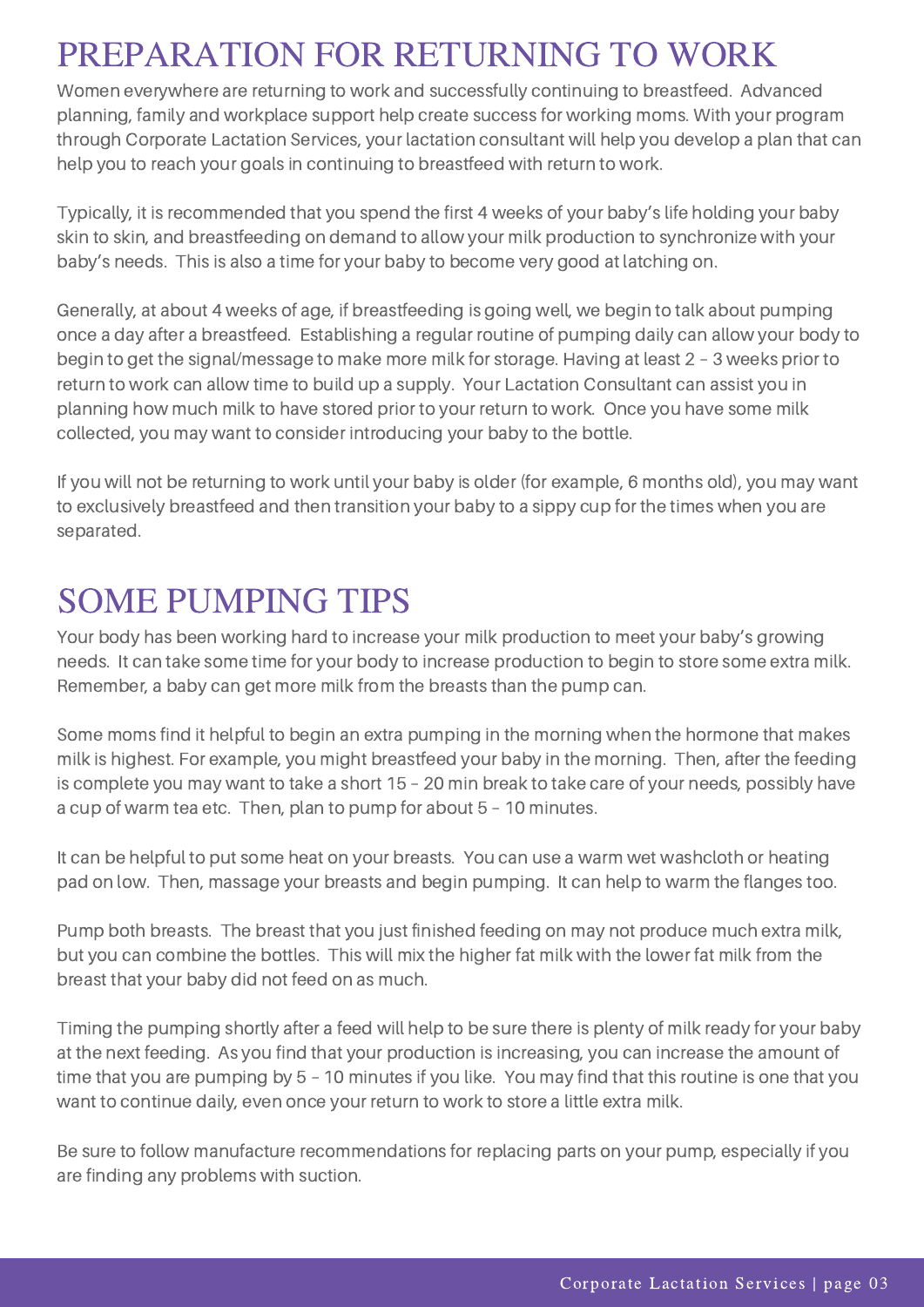## HOW TO INTRODUCE THE BOTTLE

Often, by the time babies are about 4 weeks old, they have become pretty good at latching and breastfeeding. If this is not the case, please contact your CLS Lactation Consultant to discuss. Typically, babies do well accepting a bottle when they are 4 – 6 weeks of age. Ideally, having an alternate caregiver introduce the bottle can be helpful. Baby associates mom with the pleasure of nursing and will often hold out for the real thing. Infant should be held in an upright position when fed from a bottle. It can be helpful to stroke your baby's lips with the nipple to encourage a big, open mouth like with breastfeeding prior to inserting the bottle nipple.

Caregiver should encourage frequent pauses to mimic the breastfeeding mother's letdown patterns. This discourages a baby from guzzling the bottle. For a video on paced bottle feeding see:

https://www.youtube.com/watch?v=UH4T70OSzGs&feature=youtu.be

If bottle feeding goes well, you will want to continue to keep this alternate feeding method as part of your baby's routine. Possibly, making sure your baby gets a bottle at least a few times per week.

Having an alternate caregiver introduce the bottle can be helpful.

Start with fresh milk (not previously frozen) that is warmed to room temperature. You can warm milk by placing in a cup/bowl of warm water. Never microwave the milk. When you drip the milk on your wrist, it should feel warm but not hot.

Once your baby is doing well with the bottle, consider offering some thawed milk for occasional feedings. Sometimes thawed milk tastes (and smells) different than fresh milk. Often, babies accept this taste difference better early on.

Further information can be found in CLS newsletter "Information on the Transition to Bottle Feeding".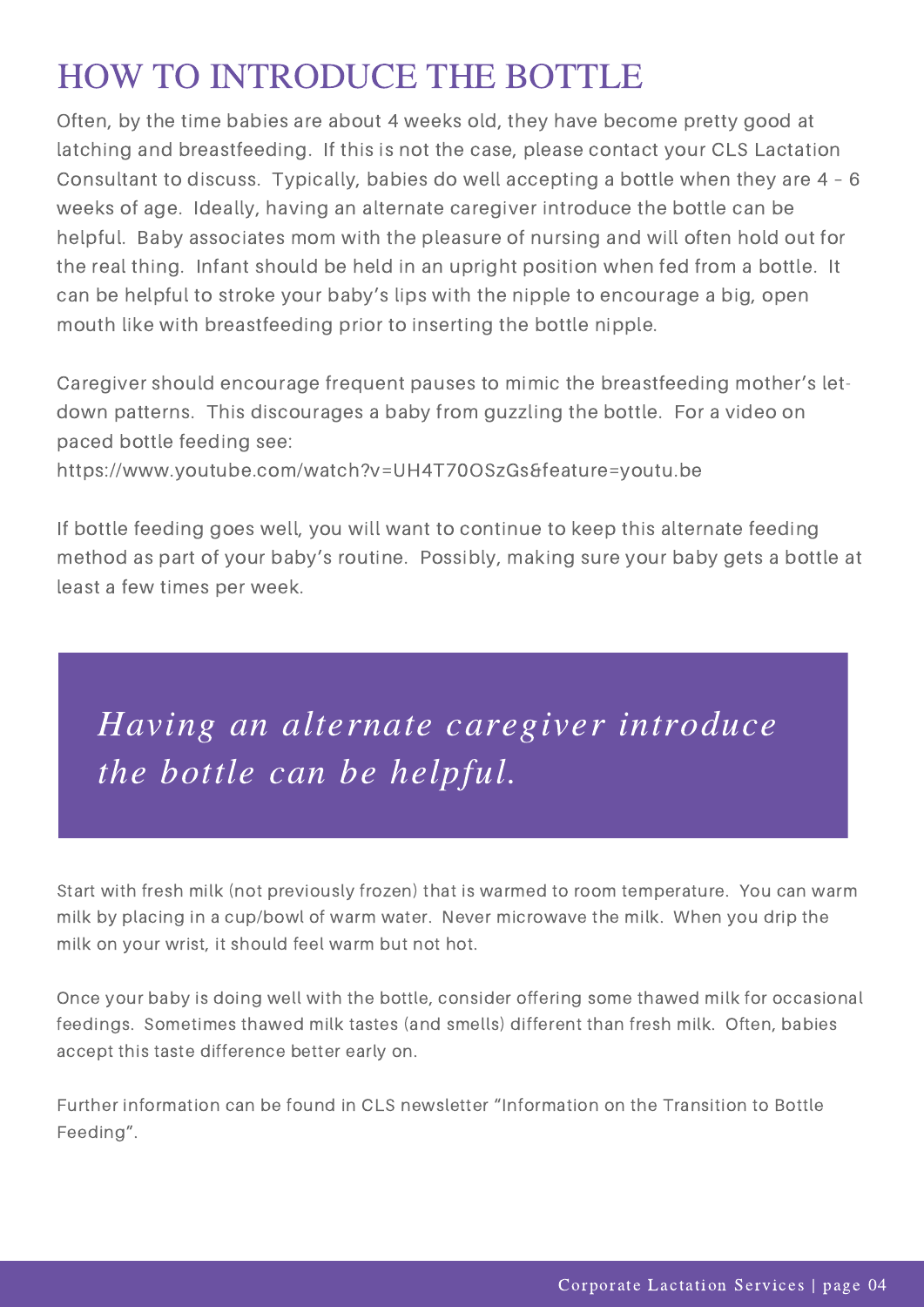## HOW TO HANDLE & STORE YOUR MILK

These guidelines are for a full term, healthy infant. (If you have a preterm infant, please follow NICU guidelines for storage and handling of milk.)

Freshly Expressed Milk – at Room Temperature for 4 – 6 hours. Freshly Expressed Milk – in a cooler with frozen ice packs for 24 hours. Freshly Expressed Milk - in a refrigerator for up to 5 days Freshly Expressed Milk – in a freezer for up to 6 months or a deep freezer for up to 12 months. Thawed Milk – use within 24 hours – never refreeze milk once it has been thawed. Milk left over from a feeding – Use within 1 -2 hours after baby has finished the feeding.

Wash your hands well with soap and water prior to pumping and handling milk. It has been found that the longer times for storage are safe when bacteria counts are lowest with clean equipment and clean hands.

Some moms have found it helpful to run their pump for a few minutes after they are done pumping and have removed the bottles from the tubing. This can help clear condensation from the tubing. Regularly inspect your tubing. See your pump instructions for cleaning tubing if needed.



Corporate Lactation Services | page 05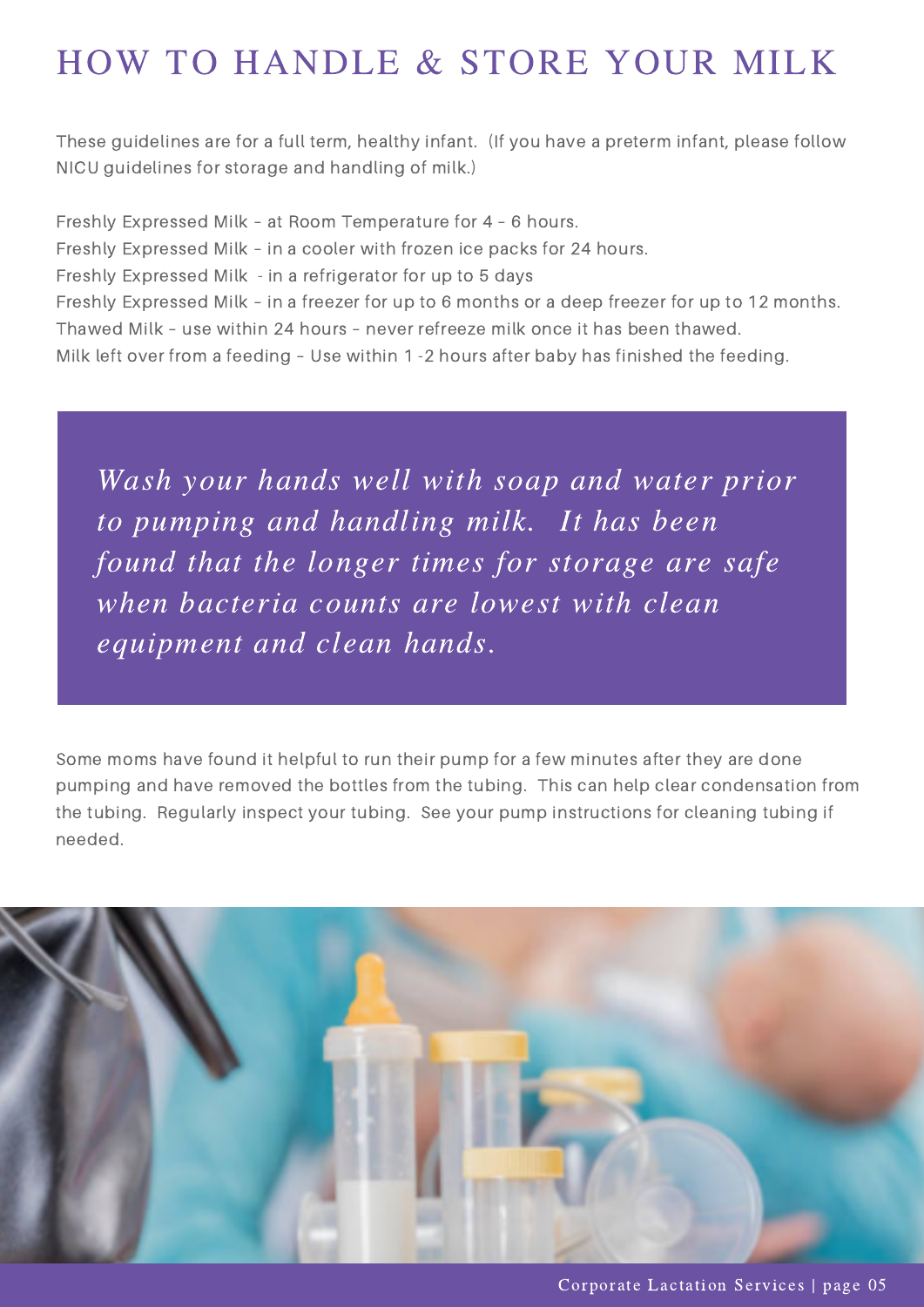Please follow CDC guidelines for cleaning your breast pump parts. Link to website: https://www.cdc.gov/healthywater/pdf/hygiene/breast-pump-fact-sheet.pdf

It is normal for pumped milk to vary in color and consistency depending on your diet. Stored milk will separate into layers and the cream will rise to the top. Gently swirl (don't shake) the bottle after it has been warmed to mix the milk layers.

Pumped milk may be added to frozen milk once it has been chilled and the quantity is less than what is frozen. Layering should take place just one time.

Freeze milk in 2 – 4 ounce portions. Small amounts thaw more quickly. Be sure to leave some extra room at the top (at least an inch) of the container for freezing expansion.

If you do not plan to use the milk within a few days, freeze it right away in the coldest section of your freezer. This is usually towards the back of the freezer and away from the walls of a selfdefrosting freezer.

Thaw your milk overnight in the refrigerator or place in a small bowl of warm water. Thawed milk is safe in the refrigerator for up to 24 hours from the time it defrosted.

Label your milk with the date and time that you pump. If your baby will be at a daycare, be sure to include your baby's name.



## HOW MUCH MILK WILL MY BABY NEED WHEN I RETURN TO WORK?

In the past it was thought that mothers needed to make more and more milk as their babies grew. Scientists now know that a healthy, full milk supply remains constant over the six months of exclusively breastfeeding. Generally, the amount of milk your baby is taking at 2 months is about 25 – 30 oz/day. They are often taking about the same amount of milk at 6 months of age when they are ready to start solids. The amount of milk each baby takes can vary somewhat based on baby's needs.

To figure out how much milk your baby will need when separated from you, it can help to look at your baby's total number of feedings per day and then divide that number into the total volume needed. For example, if your baby typically eats about 7 times a day, and you will be gone for 8 hours with the plan to breastfeed your baby 4 times when home, you could expect your baby to take 3 feedings while separated – each approximately 4 oz. Your Lactation Consultant can assist you in this planning.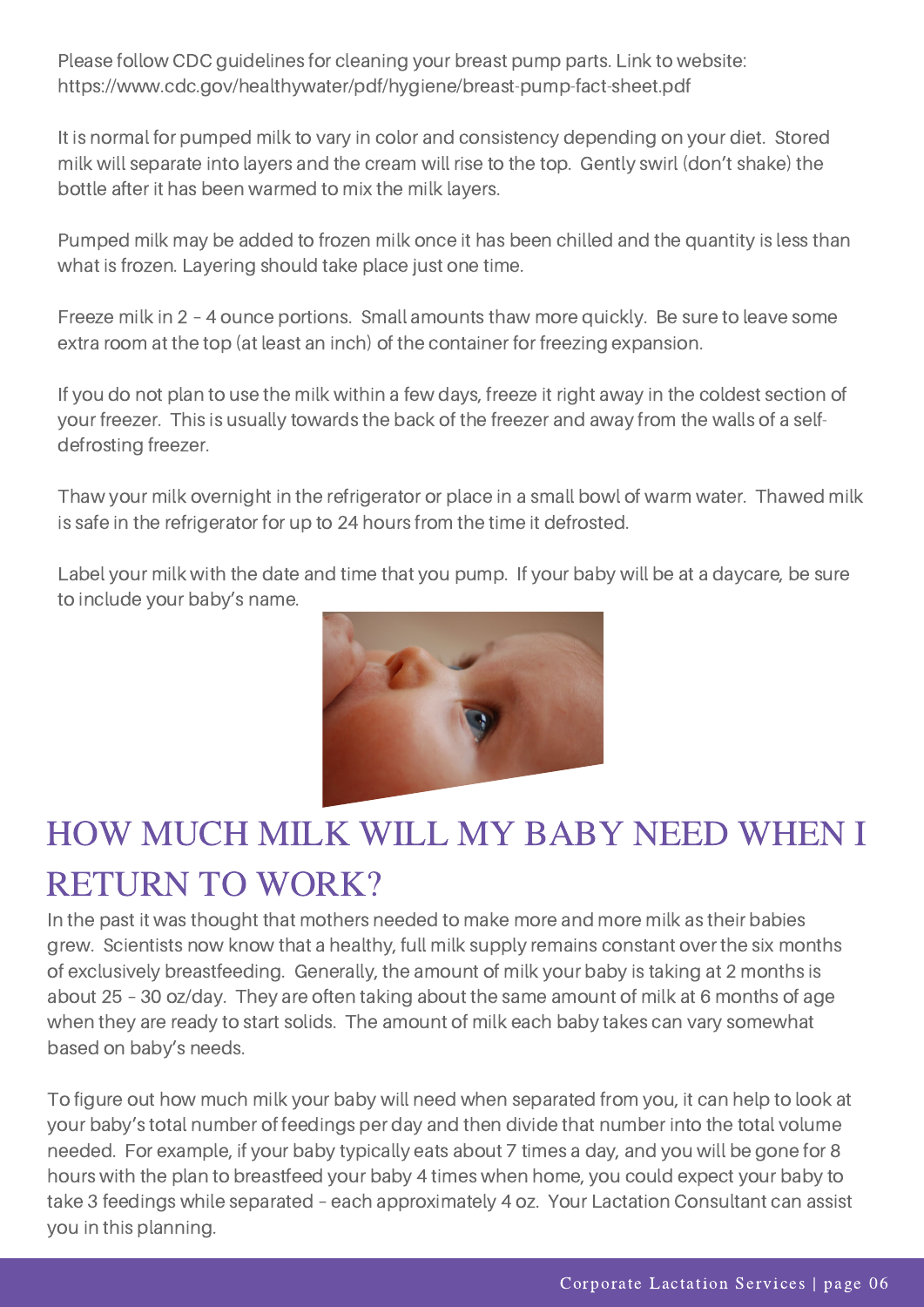## BACK TO WORK

Going back to work can be filled with many emotions and sometimes a bit overwhelming. Start slowly if possible, working half days initially or returning to work mid-week. If you can work part-time, it is helpful to take Wednesday off to give you a day to rest and breastfeed with your baby in the middle of the week. On your days off, plan to nap and breastfeed with your baby. Protect your milk supply while at work by pumping about every 3 hours.

The milk that you pump at work one day, may be used the next day to feed your baby. This ensures your baby is primarily getting fresh milk. Some mother's will freeze the milk pumped on Friday and then pull out some of the oldest frozen milk for Monday to keep their frozen supply fresh. After pumping, be sure to label your milk. Then chill milk in a refrigerator or a cooler with frozen ice packs.

Plan your wardrobe to include two-piece clothing that opens easily at the waist and makes pumping easier. Consider clothing that will not show stains in case leaking occurs. Dark solid colors or patterns work well. Possibly keep an extra neutral colored shirt at work in case a change of clothing is necessary. Breast pads are also an idea to help manage leaking.

Some mother's find it helpful to schedule their pumping times to include an alert as a reminder. Plan what techniques may help you to be able to relax when pumping. Some mother's find it helpful to have a picture or video of their baby to look at during pumping. Others find having some relaxing music is helpful. Possibly, a hands free bustier will give you the ability to continue working as you pump.

Use techniques as mentioned earlier to help with your milk flow such as using massage (and heat if possible) before your pumping session and then again at the halfway point to help your milk let down. Total pumping time should be 15 – 20 minutes with a short break in the middle to take some deep breaths and massage your breasts a second time.

#### A few options to ensure that your pump parts are clean and ready to use for the next pumping **session:**

- If a sink is available, use some dish soap and wash parts after use. Use a paper towel to dry.
- If a sink is not available, using products such as Medela Quick Clean Wipes to remove the milk from your parts.
- Have spare sets of the parts that touch the milk. Go to work with 3 clean sets, return home with 3 dirty sets. Consider wiping the parts down quickly so the milk does not dry on and become difficult to clean.
- Clean all parts thoroughly when you get home per CDC guidelines.
- If you will be traveling with your work, please talk with your CLS Lactation Consultant. We also have a CLS Travel Newsletter and shipping options that you may find helpful.
- Using your hands to help increase how well your breasts empty during a pumping session can also be helpful. A video link that shows this technique can be found at: https://med.stanford.edu/newborns/professional-education/breastfeeding/maximizing-milkproduction.html
- Plan to pack a healthy snack and some water to have during each pumping session.
- If your milk supply is low, breastfeeding or pumping more often is the simplest way to increase your supply. Please reach out to your CLS Lactation Consultant for further details.
- There are many options in returning to work as a breastfeeding mother. These include full breastfeeding/breastmilk feeding to partial breastfeeding/breast milk feeding with supplements. We are here to support you to meet your goals.
- Every drop of your milk is a wonderful gift for your baby!